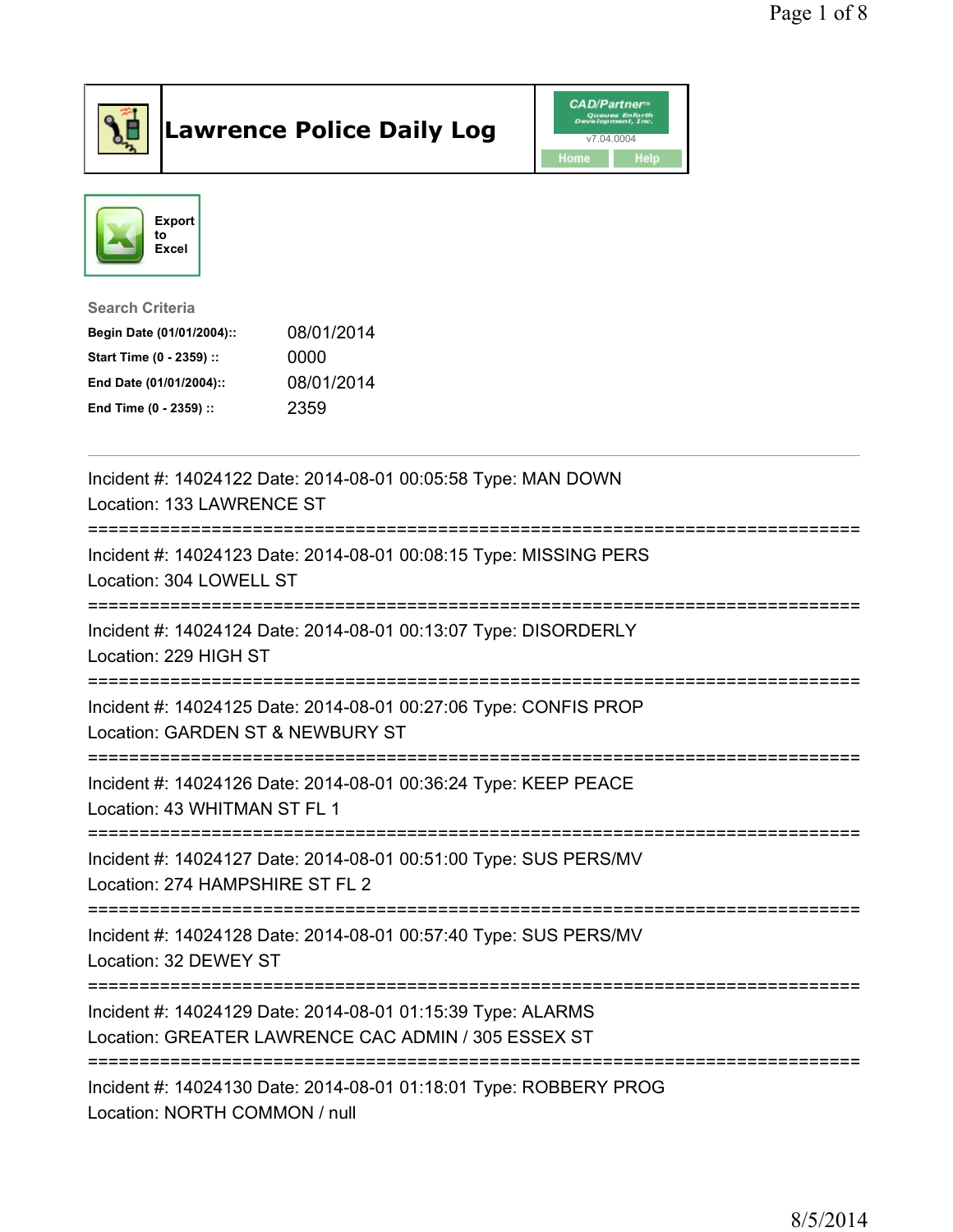| Incident #: 14024131 Date: 2014-08-01 02:00:56 Type: NOISE ORD<br>Location: 25 WARREN ST                                           |
|------------------------------------------------------------------------------------------------------------------------------------|
| Incident #: 14024132 Date: 2014-08-01 02:27:20 Type: KEEP PEACE<br>Location: 43 WHITMAN ST #1                                      |
| Incident #: 14024133 Date: 2014-08-01 02:46:17 Type: NOISE ORD<br>Location: 43 SPRINGFIELD ST                                      |
| Incident #: 14024134 Date: 2014-08-01 02:53:31 Type: DISTURBANCE<br>Location: 201 FARNHAM ST                                       |
| Incident #: 14024135 Date: 2014-08-01 03:03:16 Type: DISORDERLY<br>Location: 43 SPRINGFIELD ST                                     |
| Incident #: 14024136 Date: 2014-08-01 04:10:54 Type: A&B D/W PAST<br><b>Location: PARKER ST</b>                                    |
| Incident #: 14024137 Date: 2014-08-01 06:35:32 Type: NOTIFICATION<br>Location: 231 WATER ST                                        |
| Incident #: 14024138 Date: 2014-08-01 06:54:35 Type: TOW OF M/V<br>Location: 110 BAILEY ST                                         |
| Incident #: 14024139 Date: 2014-08-01 07:32:05 Type: UNWANTEDGUEST<br>Location: 6 OAKLAND RD                                       |
| Incident #: 14024140 Date: 2014-08-01 07:51:18 Type: CK WELL BEING<br>Location: 67 FRANKLIN ST<br>================================ |
| Incident #: 14024141 Date: 2014-08-01 07:55:47 Type: B&E/MV/PAST<br>Location: 259 FARNHAM ST                                       |
| Incident #: 14024142 Date: 2014-08-01 08:07:13 Type: ALARMS<br>Location: 137 OSGOOD ST                                             |
| Incident #: 14024143 Date: 2014-08-01 08:29:17 Type: UNKNOWN PROB<br>Location: 204 S UNION ST                                      |
| Incident #: 14024144 Date: 2014-08-01 08:43:17 Type: STOL/MV/PAS<br>Location: EA COEENIMIOOD CT                                    |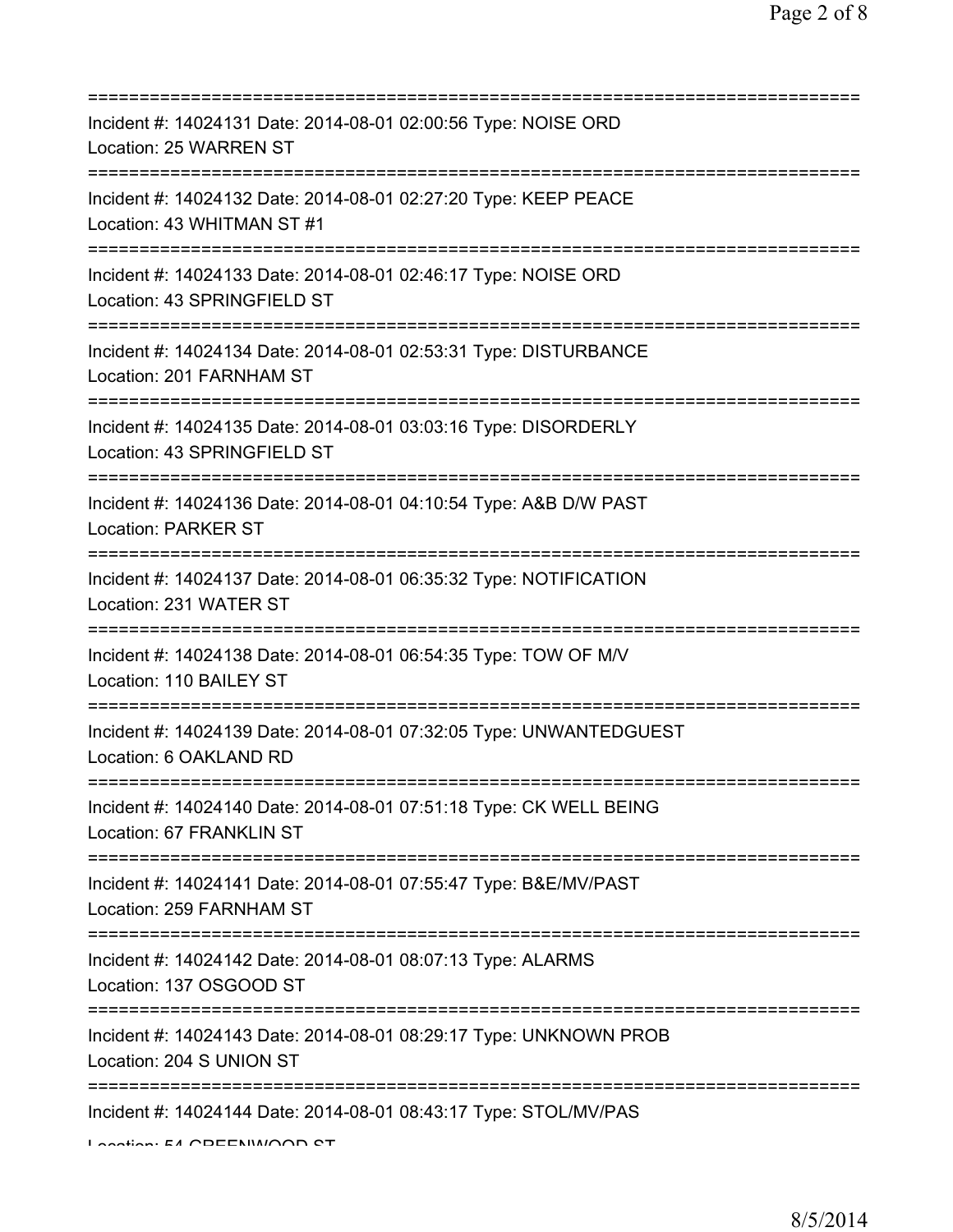| Incident #: 14024145 Date: 2014-08-01 08:59:18 Type: B&E/PAST<br>Location: 9 HAMPSHIRE ST                                              |
|----------------------------------------------------------------------------------------------------------------------------------------|
| =====================<br>Incident #: 14024146 Date: 2014-08-01 09:39:34 Type: GUN CALL<br>Location: 334 PROSPECT ST                    |
| Incident #: 14024147 Date: 2014-08-01 09:43:35 Type: ALARM/BURG<br>Location: MT VERNON LIQUORS / 421 S BROADWAY                        |
| Incident #: 14024148 Date: 2014-08-01 10:18:29 Type: RECOV/STOL/MV<br>Location: 3 COMMUNITY AV<br>==================================== |
| Incident #: 14024149 Date: 2014-08-01 10:34:10 Type: ALARM/BURG<br>Location: LITTLE MONSTER SHOP / 85 BAY STATE RD                     |
| Incident #: 14024150 Date: 2014-08-01 11:01:07 Type: AUTO ACC/NO PI<br>Location: 109 LOWELL ST                                         |
| Incident #: 14024151 Date: 2014-08-01 11:09:00 Type: ASSIST FIRE<br>Location: 32 HIGHLAND ST                                           |
| Incident #: 14024152 Date: 2014-08-01 11:10:24 Type: SUS PERS/MV<br>Location: 58 FERRY ST                                              |
| Incident #: 14024153 Date: 2014-08-01 11:44:43 Type: CK WELL BEING<br>Location: 142 HIGH ST                                            |
| Incident #: 14024154 Date: 2014-08-01 11:53:36 Type: INVEST CONT<br>Location: 129 WATER ST                                             |
| Incident #: 14024155 Date: 2014-08-01 12:00:08 Type: STOLEN PROP<br>Location: 71 ARLINGTON ST                                          |
| Incident #: 14024156 Date: 2014-08-01 12:39:40 Type: INVESTIGATION<br>Location: 80 WARREN ST                                           |
| Incident #: 14024158 Date: 2014-08-01 12:41:41 Type: KEEP PEACE<br>Location: 71 ARLINGTON ST                                           |
| Incident #: 14024157 Date: 2014-08-01 12:42:33 Type: ANIMAL COMPL                                                                      |

 $L_{\text{sc}}(t)$  . LAMPENCE OF A PARK OF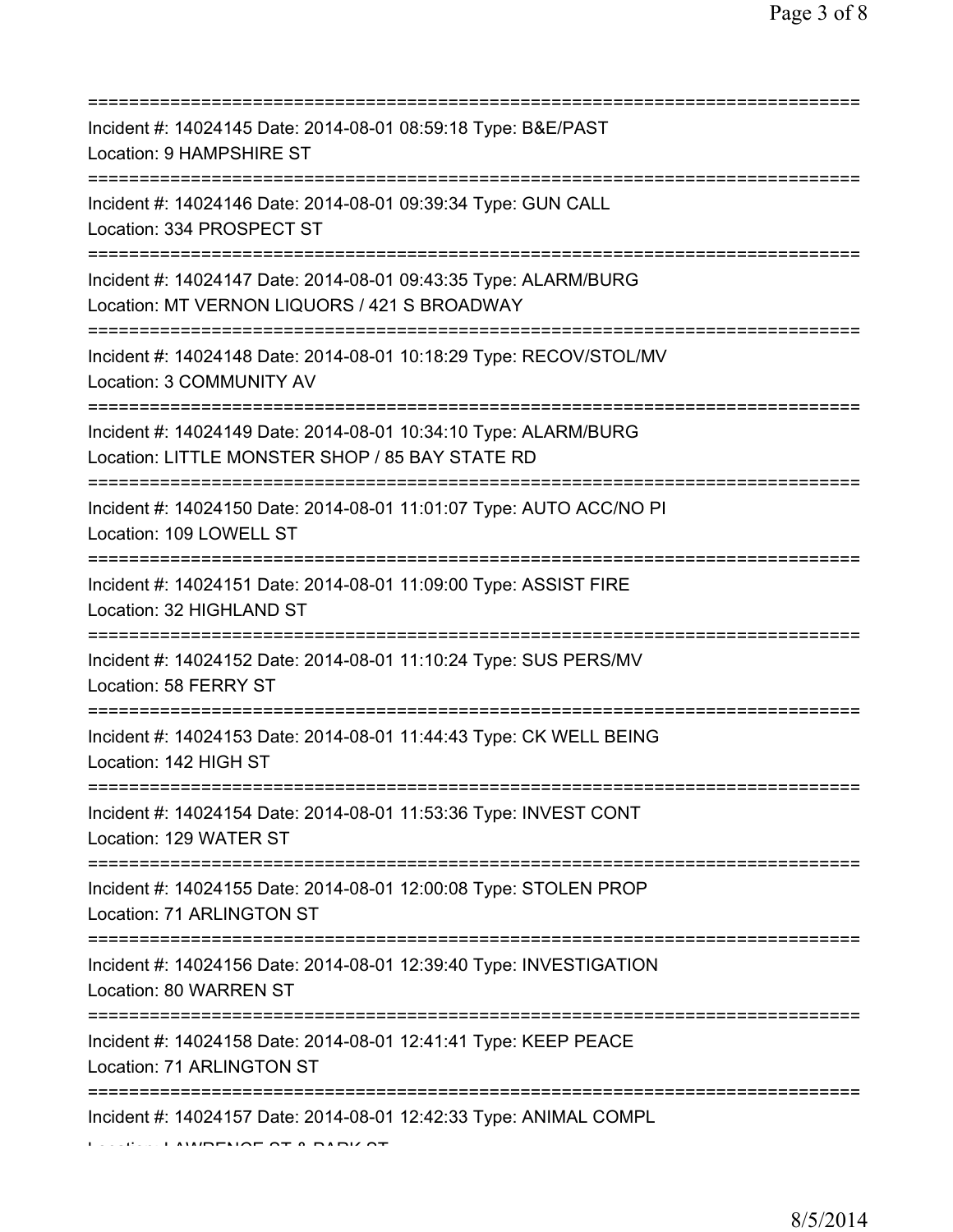=========================================================================== Incident #: 14024159 Date: 2014-08-01 12:50:14 Type: AUTO ACC/PI Location: CENTRE ST & SPRUCE ST =========================================================================== Incident #: 14024160 Date: 2014-08-01 12:54:24 Type: UNWANTEDGUEST Location: 118 BYRON ST =========================================================================== Incident #: 14024161 Date: 2014-08-01 12:58:51 Type: MISSING PERS Location: 87 SUMMER ST =========================================================================== Incident #: 14024162 Date: 2014-08-01 13:05:50 Type: MEDIC SUPPORT Location: 188 OLIVE AV =========================================================================== Incident #: 14024163 Date: 2014-08-01 13:20:55 Type: LIC PLATE STO Location: 101 HAWTHORNE WAY =========================================================================== Incident #: 14024164 Date: 2014-08-01 13:30:39 Type: TOW OF M/V Location: HAMPSHIRE ST & LEBANON ST =========================================================================== Incident #: 14024165 Date: 2014-08-01 13:45:39 Type: INVESTIGATION Location: 41 KENDALL ST =========================================================================== Incident #: 14024167 Date: 2014-08-01 13:50:52 Type: MISSING PERS Location: 62 SULLIVAN AV =========================================================================== Incident #: 14024166 Date: 2014-08-01 13:51:26 Type: SUS PERS/MV Location: CANAL ST & HAMPSHIRE ST =========================================================================== Incident #: 14024168 Date: 2014-08-01 14:00:08 Type: AUTO ACC/PED Location: FRIENDLYS RESTAURANT / 227 WINTHROP AV =========================================================================== Incident #: 14024169 Date: 2014-08-01 14:16:28 Type: ALARMS Location: 431 RIVERSIDE DR =========================================================================== Incident #: 14024170 Date: 2014-08-01 14:31:23 Type: ASSIST FIRE Location: 32 HIGHLAND ST =========================================================================== Incident #: 14024171 Date: 2014-08-01 14:37:28 Type: AUTO ACC/UNK PI Location: MARSTON & E. HAVERHILL =========================================================================== Incident #: 14024172 Date: 2014-08-01 14:49:06 Type: MAL DAMAGE

Location: 196 HIGH ST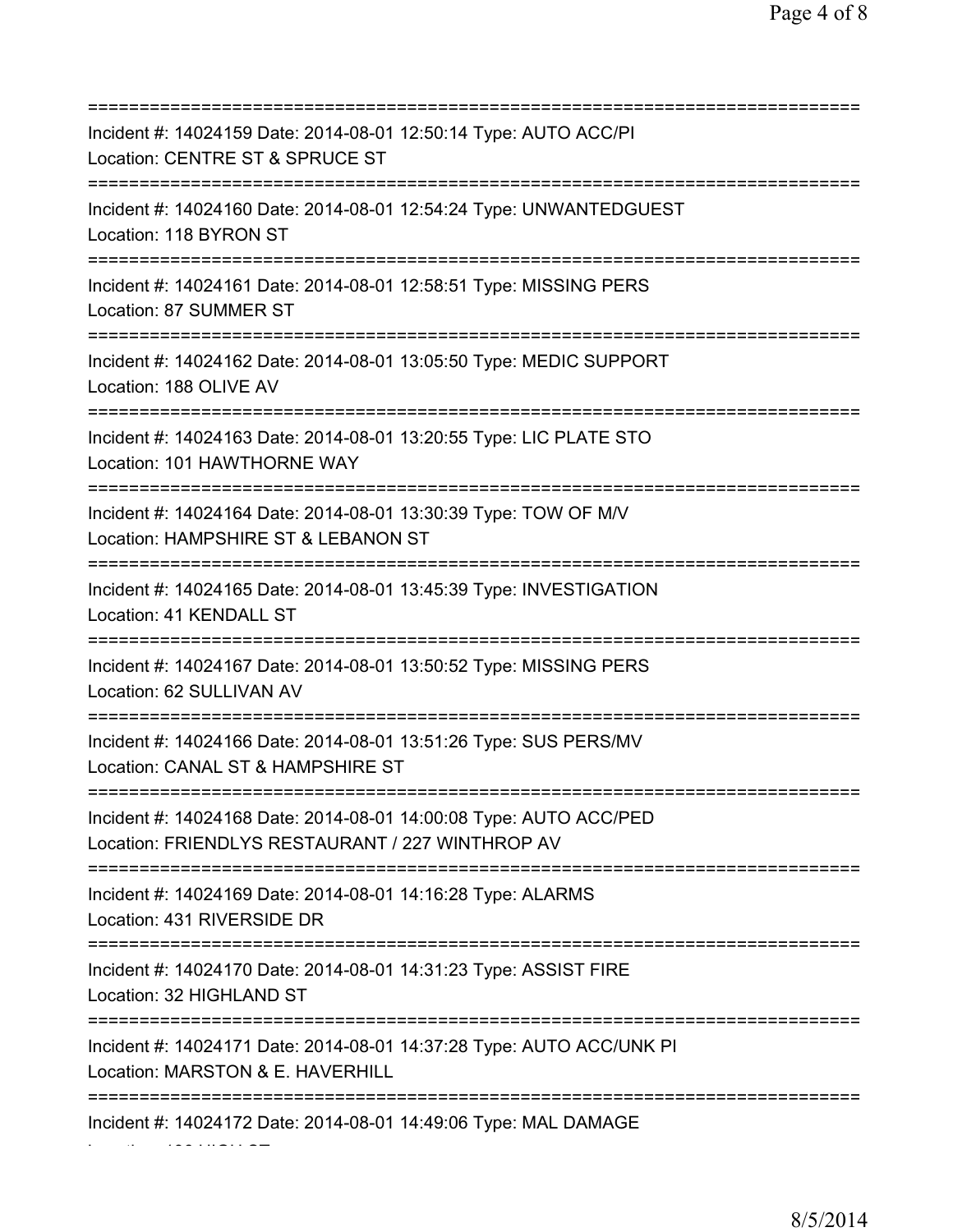| Incident #: 14024173 Date: 2014-08-01 15:08:11 Type: SUS PERS/MV<br>Location: 29 BROMFIELD ST                                        |
|--------------------------------------------------------------------------------------------------------------------------------------|
| Incident #: 14024174 Date: 2014-08-01 15:14:25 Type: AUTO ACC/NO PI<br>Location: DUNKIN DONUTS / 226 WINTHROP AV                     |
| Incident #: 14024175 Date: 2014-08-01 15:20:29 Type: RECOV/STOL/MV<br>Location: EXETER ST & GRAFTON ST                               |
| Incident #: 14024176 Date: 2014-08-01 15:30:23 Type: AUTO ACC/NO PI<br>Location: LAWRENCE ST & LOWELL ST                             |
| Incident #: 14024178 Date: 2014-08-01 15:41:30 Type: HARASSMENT<br>Location: 24 SALEM ST<br>==========================               |
| Incident #: 14024177 Date: 2014-08-01 15:43:56 Type: CK WELL BEING<br>Location: 161 S UNION ST                                       |
| Incident #: 14024179 Date: 2014-08-01 16:06:08 Type: ALARMS<br>Location: 480 HAVERHILL ST                                            |
| Incident #: 14024182 Date: 2014-08-01 16:08:39 Type: FORGERY PAST<br>Location: 76 SALEM ST #2                                        |
| Incident #: 14024180 Date: 2014-08-01 16:13:54 Type: AUTO ACC/NO PI<br>Location: SIMPSON BROTHERS / 45 S CANAL ST                    |
| Incident #: 14024181 Date: 2014-08-01 16:15:02 Type: DISTURBANCE<br>Location: 7-11 / 703 HAVERHILL ST                                |
| Incident #: 14024183 Date: 2014-08-01 16:25:26 Type: ASSIST FIRE<br>Location: 35 BROMFIELD ST                                        |
| ==============================<br>Incident #: 14024184 Date: 2014-08-01 16:31:22 Type: WARRANT SERVE<br>Location: 240 E HAVERHILL ST |
| Incident #: 14024185 Date: 2014-08-01 16:31:51 Type: LOUD NOISE<br>Location: 141 AMESBURY ST #308                                    |
| Incident #: 14024186 Date: 2014-08-01 16:35:15 Type: GEN OFFENCES                                                                    |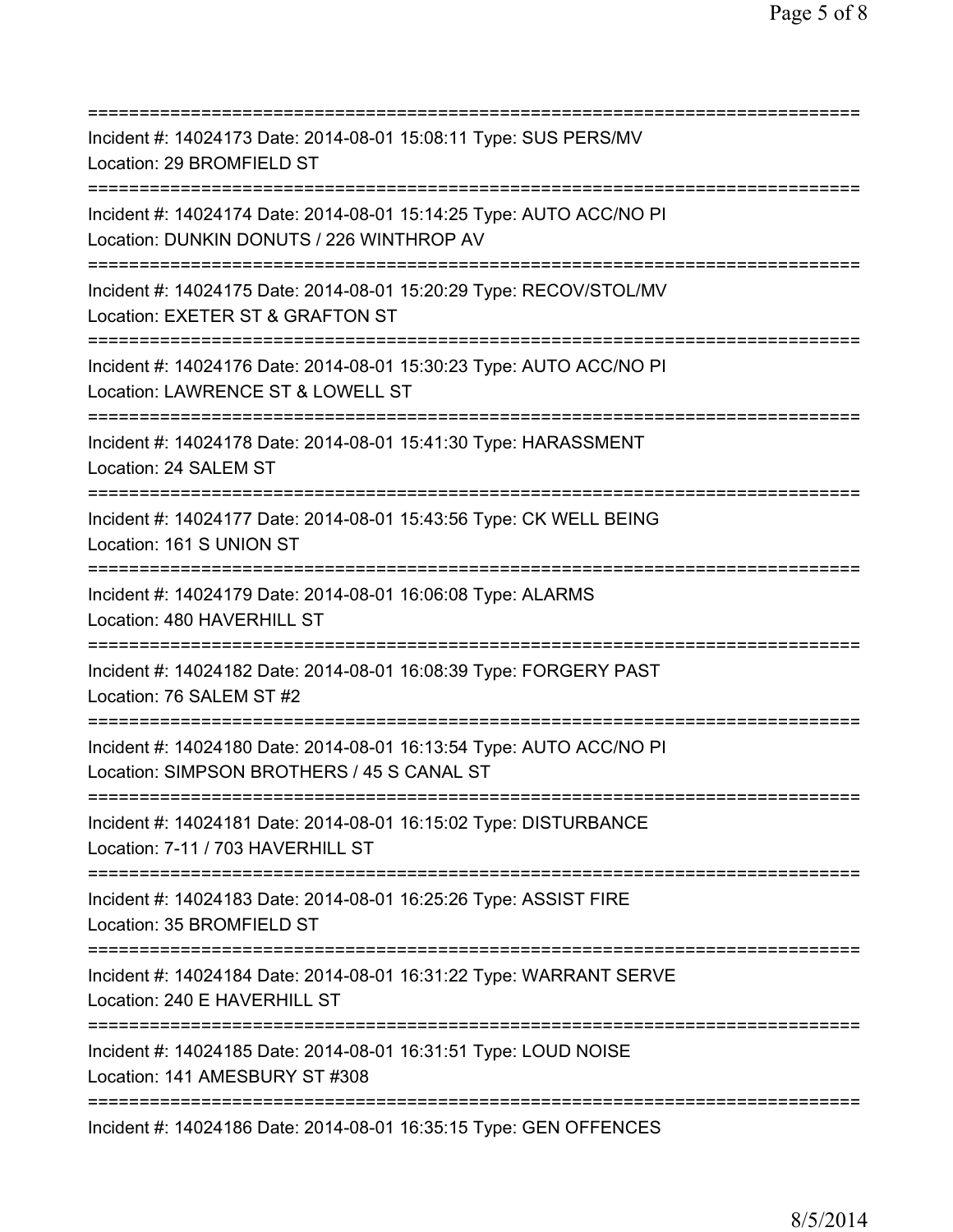| ===========================                                                                                                               |
|-------------------------------------------------------------------------------------------------------------------------------------------|
| Incident #: 14024187 Date: 2014-08-01 17:05:17 Type: NOISE ORD<br>Location: 290 SALEM ST                                                  |
| Incident #: 14024188 Date: 2014-08-01 17:22:56 Type: M/V STOP<br>Location: BRADFORD ST & HAMPSHIRE ST                                     |
| Incident #: 14024189 Date: 2014-08-01 17:35:08 Type: A&B D/W/ PROG<br>Location: 169 HAVERHILL ST                                          |
| Incident #: 14024190 Date: 2014-08-01 17:49:35 Type: SUS PERS/MV<br>Location: 22 STATE ST                                                 |
| Incident #: 14024191 Date: 2014-08-01 17:54:04 Type: BUILDING CHK<br>Location: 29 BROMFIELD ST<br>======================================  |
| Incident #: 14024192 Date: 2014-08-01 18:37:39 Type: NOISE ORD<br>Location: 26 BUSWELL ST<br>===================================          |
| Incident #: 14024193 Date: 2014-08-01 18:49:49 Type: AUTO ACC/NO PI<br>Location: MANCHESTER ST BRIDGE / null                              |
| Incident #: 14024195 Date: 2014-08-01 19:04:55 Type: WOMAN DOWN<br>Location: COMMON ST & JACKSON ST                                       |
| Incident #: 14024194 Date: 2014-08-01 19:05:02 Type: MISSING PERS<br>Location: 51 AMES ST                                                 |
| Incident #: 14024196 Date: 2014-08-01 19:07:35 Type: MEDIC SUPPORT<br>Location: 304 HOWARD ST #SIDE FL 1                                  |
| Incident #: 14024197 Date: 2014-08-01 19:39:31 Type: MV/BLOCKING<br>Location: 109 MARKET ST                                               |
| Incident #: 14024198 Date: 2014-08-01 19:58:33 Type: GENERAL SERV<br>Location: 31 JACKSON ST FL 3                                         |
| =====================================<br>Incident #: 14024199 Date: 2014-08-01 20:33:56 Type: NOISE ORD<br>Location: 11 SARGENT ST FL 1ST |
| =========================<br>Incident #: 14024200 Date: 2014-08-01 20:43:01 Type: DRUG OVERDOSE                                           |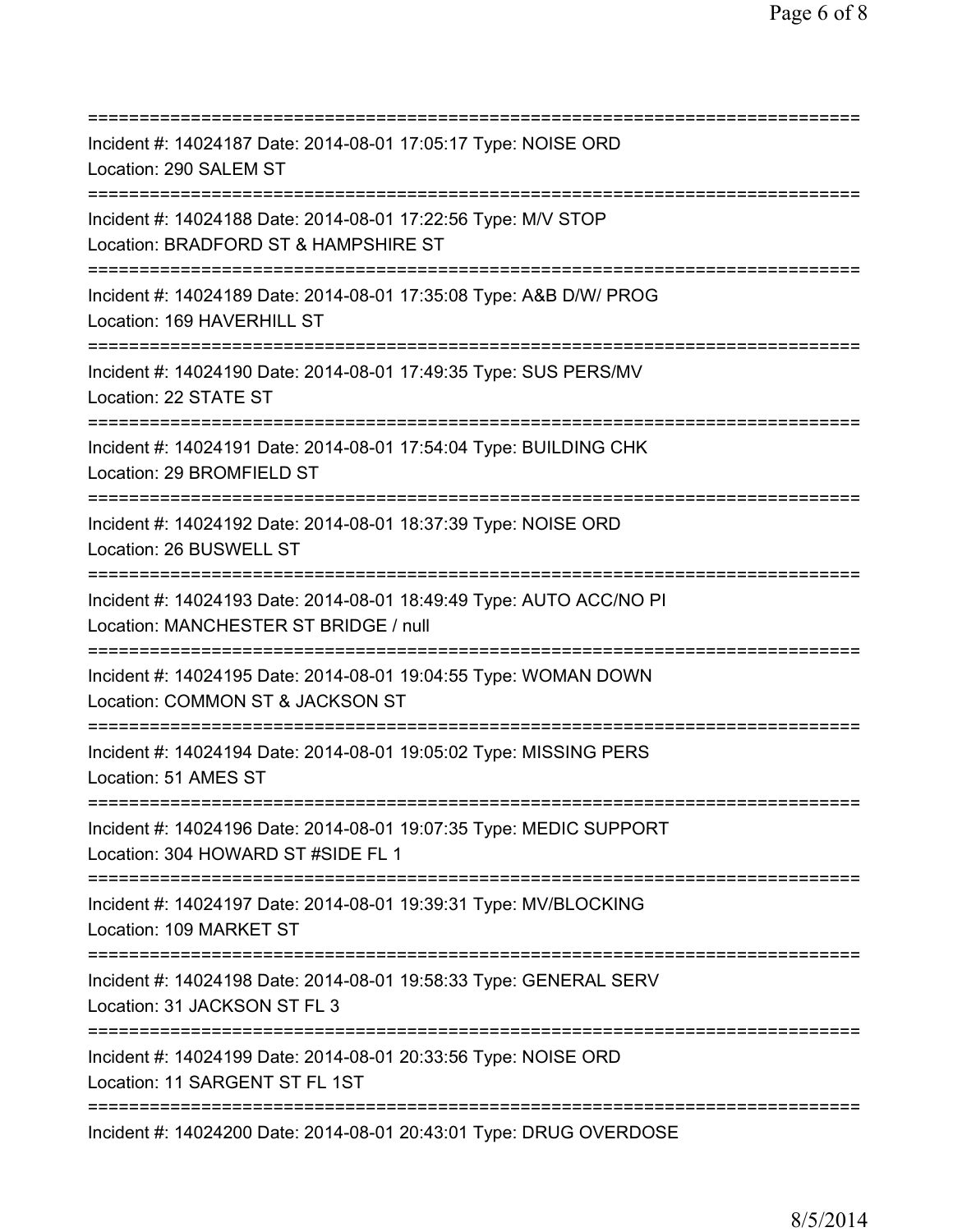Location: 33 JAMES ST

| Incident #: 14024201 Date: 2014-08-01 20:56:25 Type: TOW OF M/V<br>Location: HAVERHILL ST & SHAWMUT ST                                    |
|-------------------------------------------------------------------------------------------------------------------------------------------|
| Incident #: 14024202 Date: 2014-08-01 20:58:22 Type: LOUD NOISE<br>Location: 61 BROOK ST                                                  |
| Incident #: 14024203 Date: 2014-08-01 21:02:25 Type: KEEP PEACE<br>Location: 141 NEWTON ST                                                |
| Incident #: 14024204 Date: 2014-08-01 21:06:51 Type: DOMESTIC/PROG<br>Location: 33 RHINE ST FL 1<br>===================================== |
| Incident #: 14024205 Date: 2014-08-01 21:20:34 Type: GENERAL SERV<br>Location: 391 CHESTNUT ST<br>:=================================      |
| Incident #: 14024206 Date: 2014-08-01 21:27:07 Type: FIGHT<br>Location: E HAVERHILL ST & HAVERHILL ST                                     |
| Incident #: 14024207 Date: 2014-08-01 21:40:42 Type: AUTO ACC/NO PI<br>Location: LAWRENCE ST & OAK ST                                     |
| Incident #: 14024208 Date: 2014-08-01 21:50:39 Type: CK WELL BEING<br>Location: 40 CAMELLA TEOLI WY                                       |
| Incident #: 14024209 Date: 2014-08-01 21:59:14 Type: STOL/MV/PAS<br><b>Location: WARREN ST</b>                                            |
| Incident #: 14024210 Date: 2014-08-01 22:01:34 Type: ALARM/BURG<br>Location: VALLEY FORUM / 654 S UNION ST                                |
| Incident #: 14024211 Date: 2014-08-01 22:11:51 Type: MV/BLOCKING<br>Location: 54 EATON ST                                                 |
| Incident #: 14024212 Date: 2014-08-01 22:27:14 Type: MV/BLOCKING<br>Location: 82 BAILEY ST                                                |
| Incident #: 14024213 Date: 2014-08-01 22:33:50 Type: M/V STOP<br>Location: PARK ST & SPRUCE ST                                            |
| Indident #: 4 4004044 Data: 0044 00.04 00:00:40 Tune: DOMECTIC/DDOO                                                                       |